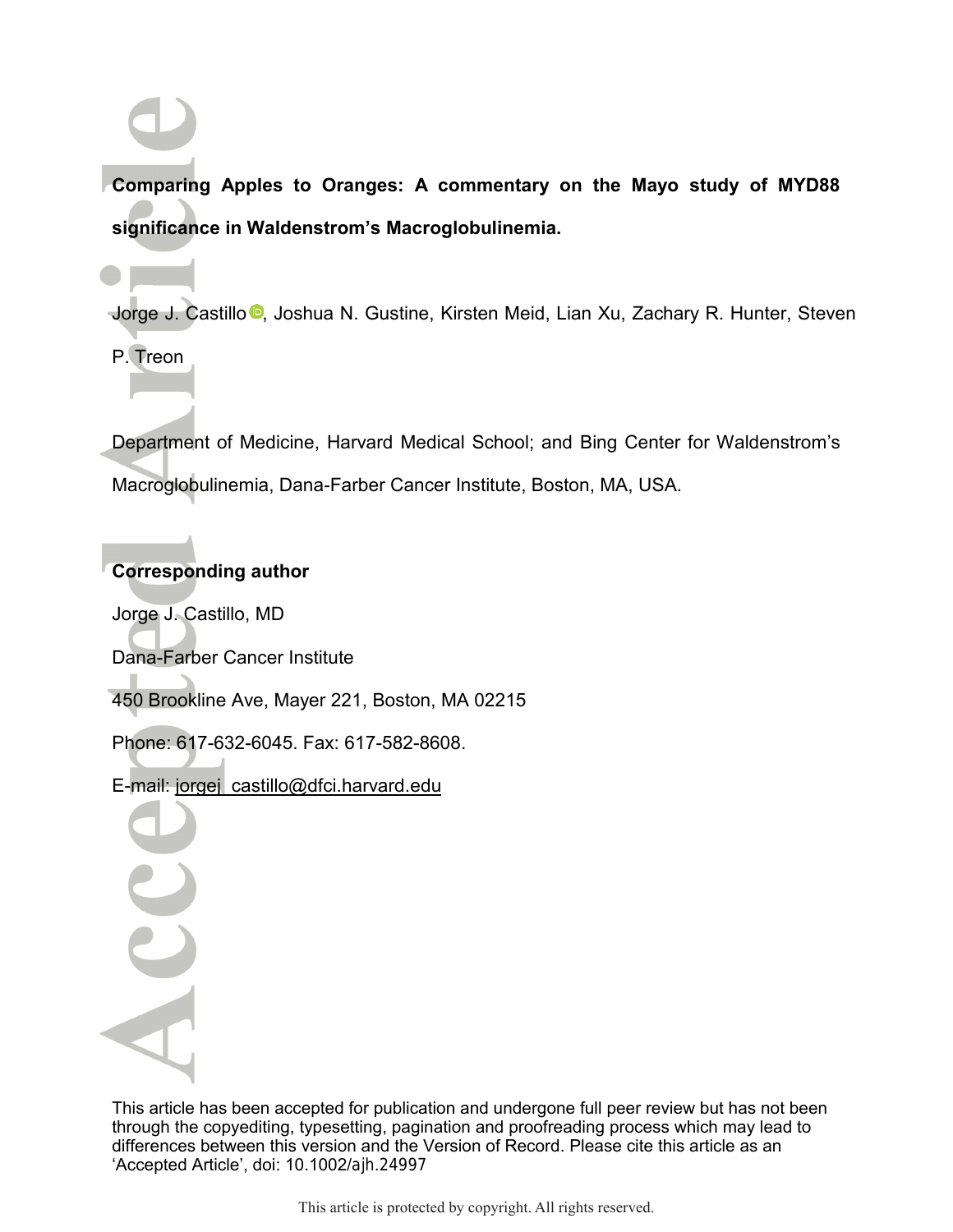We read with great interest the manuscript by Abeykoon et al. entitled "MYD88 mutation status does not impact overall survival in Waldenstrom macroglobulinemia" [1]. In this paper, the authors sought to evaluate the prognostic value of the MYD88 L265P mutation in Waldenstrom macroglobulinemia (WM) patients. The authors performed a retrospective study that included 558 patients with WM, of whom only 220 (39%) had a formal evaluation for detection of the MYD88 L265P mutation. They were unable to detect the MYD88 L265P mutation in 21% of these patients, and therefore, considered these individuals MYD88 wild type (WT). When evaluating the prognostic value of the MYD88 L265P mutation, patients with and without the mutation had similar overall survival (OS). The authors concluded that the presence of the MYD88 L265P gene mutation did not have a prognostic value in WM and, furthermore, was not a disease defining feature of WM.

We would like to bring a series of important concerns that we identified in this paper, including the methodology used for determination of the MYD88 mutation status, the study design, and conclusions not supported by the author's current and previous findings. The MYD88 L265P gene mutation was identified by whole genome sequencing as a recurring mutation in 91% patients with WM, and subsequently validated by more sensitive allele-specific polymerase chain reaction (AS-PCR) techniques utilizing CD19 sorted mononuclear cells from bone marrow aspirates of WM patients, wherein the mutation rate was 93% [2, 3]. Subsequently, studies from other academic institutions showed concordant results in which the MYD88 L265P mutation was detected in 90- 100% of WM patients [4-6]. A study from the authors' own institution using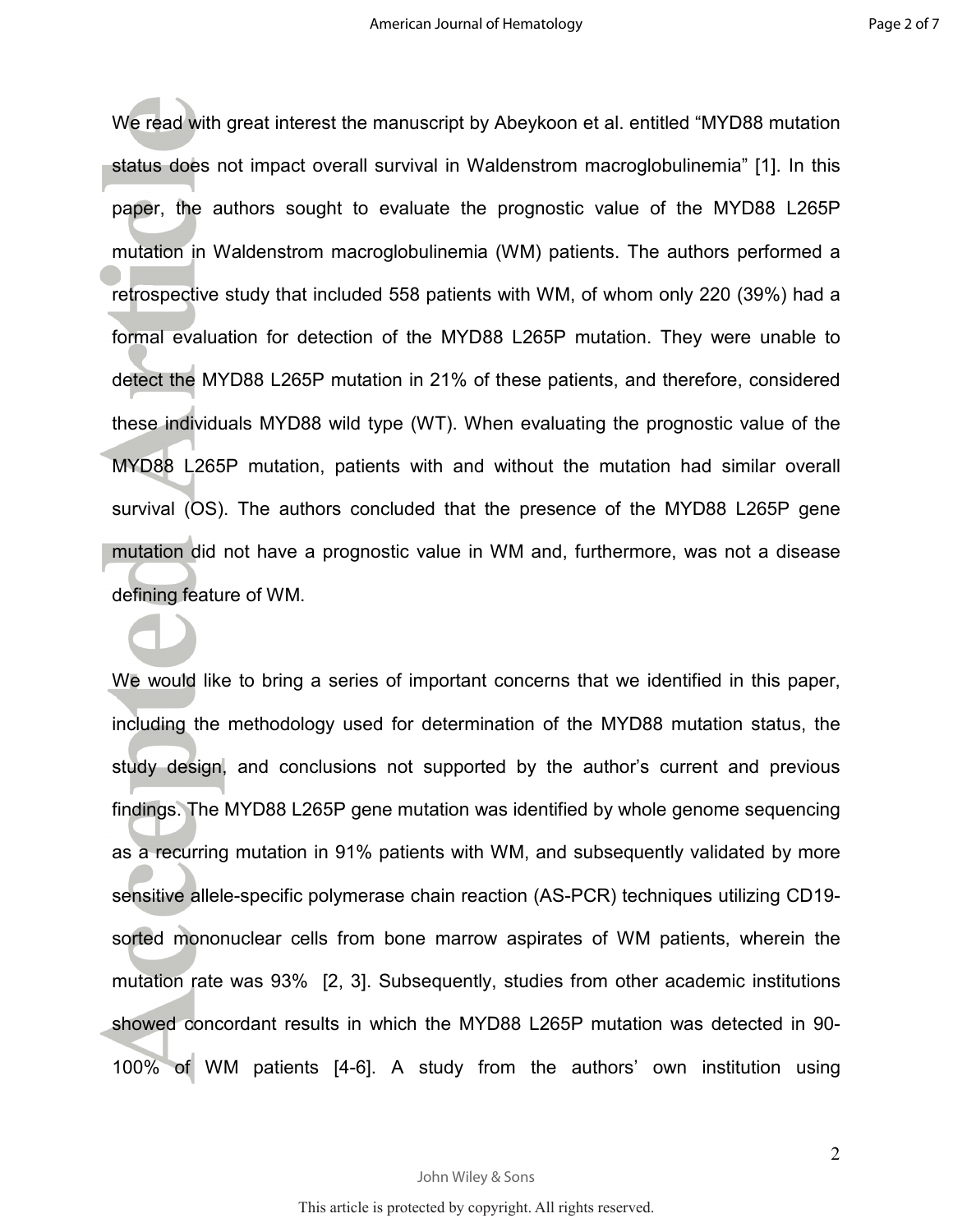CD19+CD138+ sorted cells, presumably from the same patient population studied in this report since it included all WM patients seen there from 1995-2016, also showed a 97% prevalence of the MYD88 L265P gene mutation in WM patients [7]. This finding differs greatly from the 79% prevalence reported by Abeykoon et al., and would suggest that most of the patients classified as "MYD88 WT" were in fact MYD88 mutated. A potential explanation for their lower detection rate could stem from using unselected bone marrow aspirates, and lower sensitivity of their PCR technique (approximately 1%). Moreover, other non-L265P MYD88 mutations have been observed in WM patients, and like MYD88 L265P mutations impact ibrutinib response [8]. These non-L265P variants were likely missed by the PCR assay used in this study, and such patients considered "MYD88 WT". If selected tumor cells, more sensitive AS-PCR testing for MYD88 L265P, and Sanger or next generation sequencing for non-L265P mutations were used, it is likely that most of the "MYD88 WT" patients would have been MYD88 mutated. Embedded MYD88 mutated patients could therefore have made the outcome of the entire "MYD88 WT" group better, and nullified the adverse prognosis associated with MYD88 WT status previously reported by us [9]. Using such a careful approach to determining MYD88 status, we confirmed in a larger population of WM patients that MYD88 mutation status continues to be a highly significant determinant of overall survival by multivariate analysis [10].

Other potential flaws to this study are worth noting. A survival analysis from time of diagnosis to death of any cause was oddly not used. Instead, time from treatment initiation was used by Abeykoon. It is important to note that WM patients who were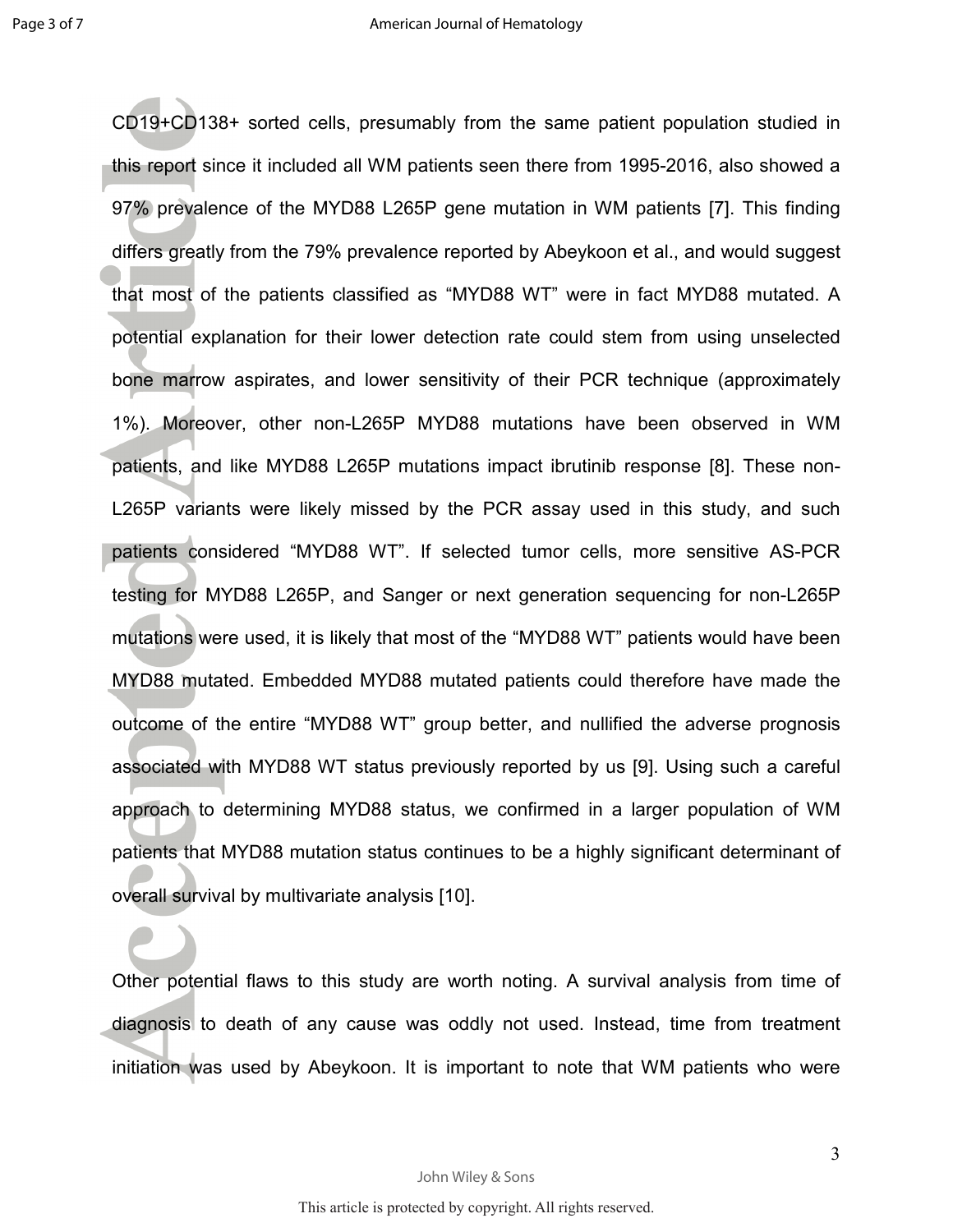"MYD88 WT" had a shorter time to active disease and treatment initiation versus MYD88 mutated patients, and were more likely to have active disease at diagnosis, making any evaluation of the true prognostic value of MYD88 mutation status problematic. The major argument is that the determination of what makes a patient active is arbitrary given the range of symptomatic complaints, and therefore unlikely to reflect the true biology of the disease. Indeed, the treatments used in the Abeykoon study for "MYD88 WT" and MYD88 mutated differed greatly signifying potential differences in presentation. For example, more "MYD88 WT" patients received alkylators and rituximab combinations, while more MYD88 L265P patients were treated with rituximab alone, thereby signifying the potential for more aggressive disease presentation in the former. No explanation is provided for these differences and no adjustments were made to account for such differences. It is interesting that the rate of transformation to an aggressive lymphoma also differed greatly between MYD88 WT and MYD88 L265P patients, with rates of 16% and 4%, respectively, highlighting differences in disease biology. The higher incidence of disease transformation was also observed by us in MYD88 WT patients [10], making this finding particularly important and arguing against the authors' conclusions that MYD88 mutation status is not disease defining feature.

In addition to the points above, there are several unknown aspects in the study design. It is unclear on what basis just 39% of WM patients were genotyped, as this likely introduced selection bias. The level of tumor involvement at the time of genotyping was not provided. It would have been interesting to have correlated the disease burden with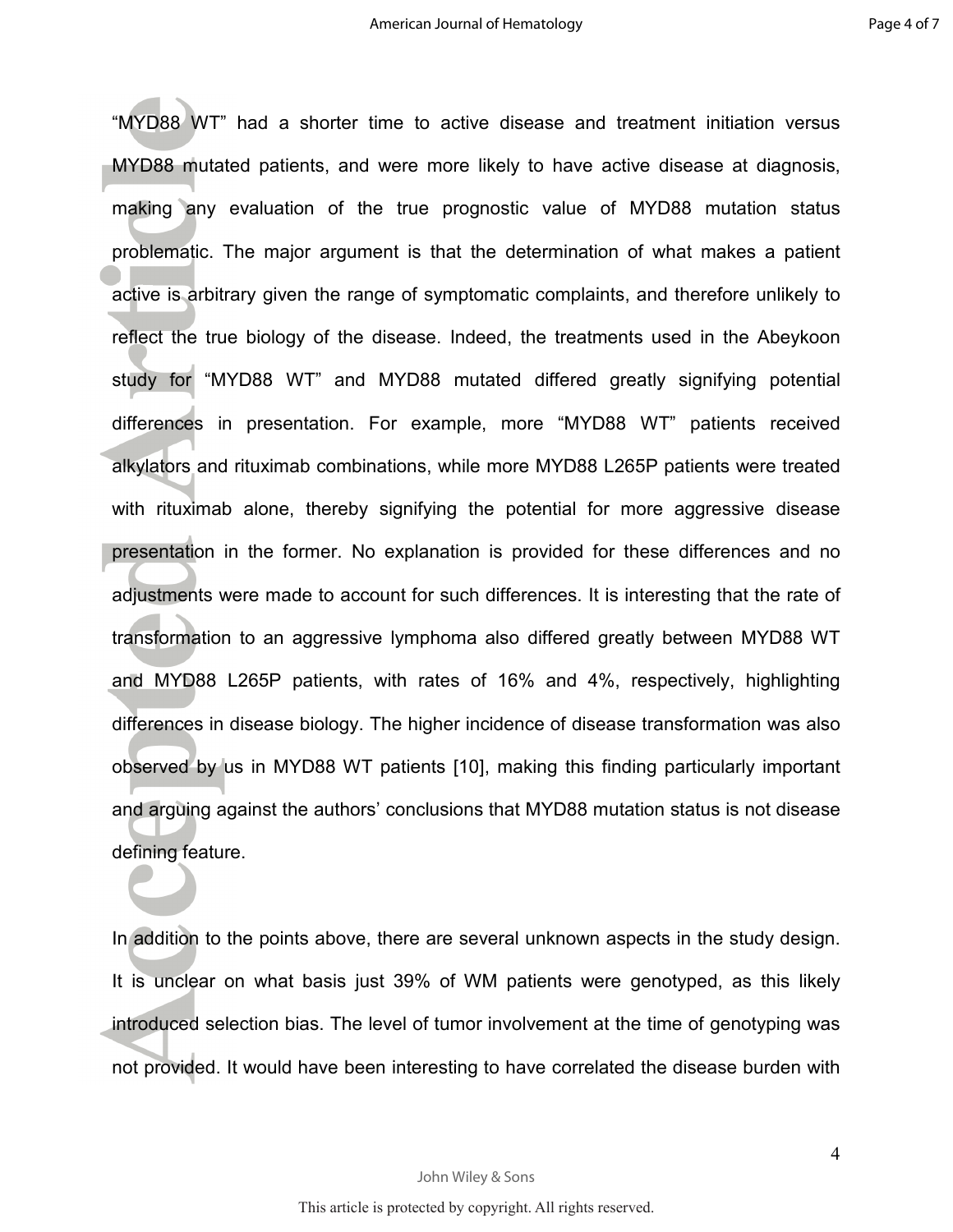the MYD88 mutational status. It is not known if the samples for MYD88 testing were from untreated or previously treated patients, nor if samples were obtained while patients were on active therapy. It is known that the sensitivity for MYD88 detection is impacted by these variables [3]. In as well, there are differences between the diagnostic criteria used for WM patient selection in this study, and that of the WHO and the International Workshops for WM. Finally, no data are provided on type of or time to transformation in the WM patients who transformed.

To summarize, beyond methodological issues pertaining to MYD88 testing, there appear to be fundamental issues with the methodology used to calculate overall survival. The finding that patients with "MYD88 WT" disease had shorter time from diagnosis to activation, were treated more intensively, and had a higher rate of transformation to an aggressive lymphoma highlight differences in WM disease biology based on MYD88 mutation status and appear inconsistent with the author's conclusions.

## **References**

1. Abeykoon JP, Paludo J, King RL, Ansell SM, Gertz MA, LaPlant BR et al. MYD88 mutation status does not impact overall survival in Waldenstrom macroglobulinemia. Am J Hematol 2017.

2. Treon SP, Xu L, Yang G, Zhou Y, Liu X, Cao Y et al. MYD88 L265P somatic mutation in Waldenstrom's macroglobulinemia. N Engl J Med 2012; 367: 826-833.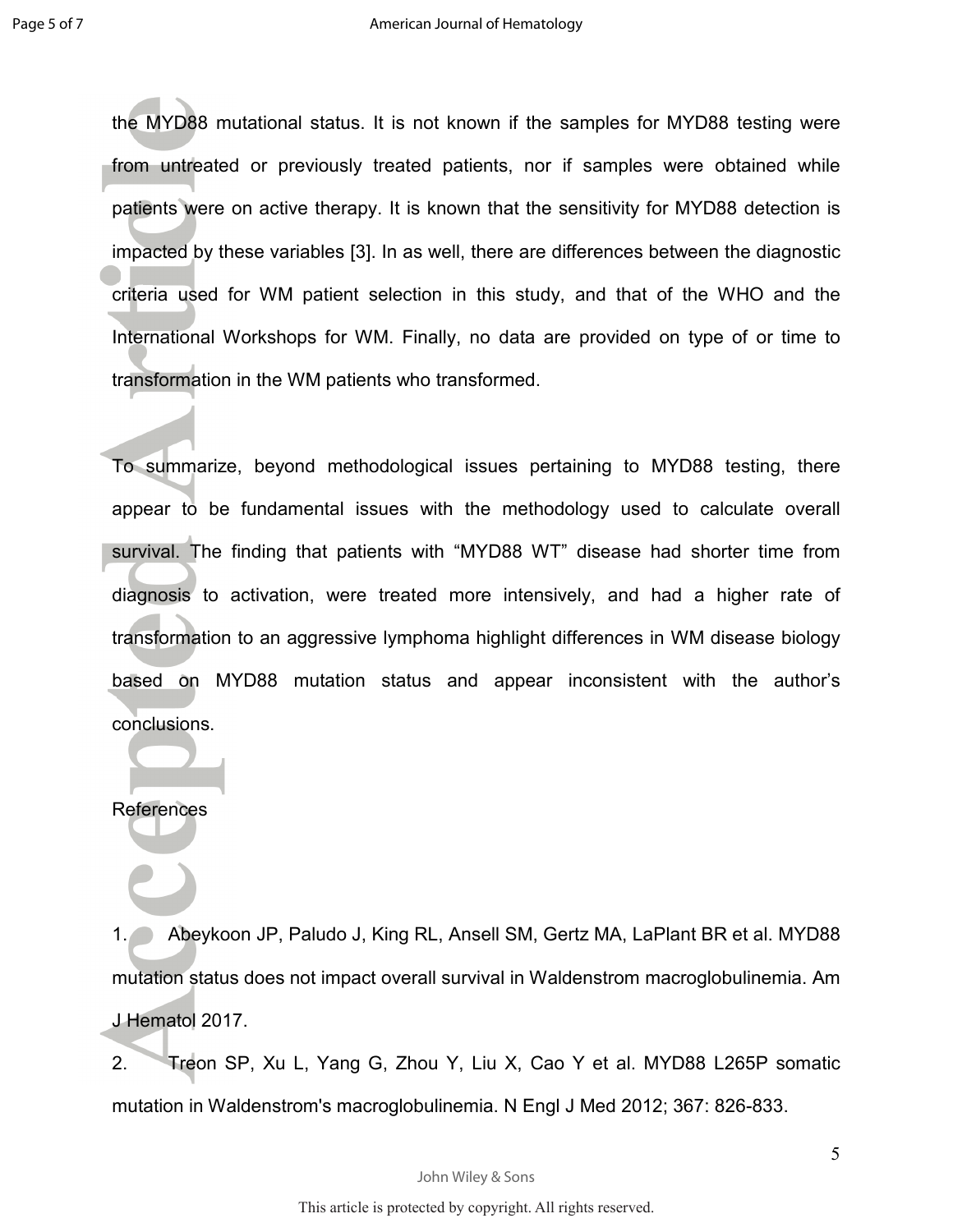3. Xu L, Hunter ZR, Yang G, Cao Y, Liu X, Manning R et al. Detection of MYD88 L265P in peripheral blood of patients with Waldenstrom's Macroglobulinemia and IgM monoclonal gammopathy of undetermined significance. Leukemia 2014; 28: 1698-1704. 4. Poulain S, Roumier C, Decambron A, Renneville A, Herbaux C, Bertrand E et al. MYD88 L265P mutation in Waldenstrom macroglobulinemia. Blood 2013; 121: 4504-

4511.

5. Schmidt J, Federmann B, Schindler N, Steinhilber J, Bonzheim I, Fend F et al. MYD88 L265P and CXCR4 mutations in lymphoplasmacytic lymphoma identify cases with high disease activity. Br J Haematol 2015; 169: 795-803.

6. Varettoni M, Arcaini L, Zibellini S, Boveri E, Rattotti S, Riboni R et al. Prevalence and clinical significance of the MYD88 (L265P) somatic mutation in Waldenstrom's macroglobulinemia and related lymphoid neoplasms. Blood 2013; 121: 2522-2528.

7. Ansell SM, Hodge LS, Secreto FJ, Manske M, Braggio E, Price-Troska T et al. Activation of TAK1 by MYD88 L265P drives malignant B-cell Growth in non-Hodgkin lymphoma. Blood Cancer J 2014; 4: e183.

8. Treon SP, Xu L, Hunter Z. MYD88 Mutations and Response to Ibrutinib in Waldenstrom's Macroglobulinemia. N Engl J Med 2015; 373: 584-586.

9. Treon SP, Cao Y, Xu L, Yang G, Liu X, Hunter ZR. Somatic mutations in MYD88 and CXCR4 are determinants of clinical presentation and overall survival in Waldenstrom macroglobulinemia. Blood 2014; 123: 2791-2796.

10. Treon SP, Gustine J, Xu L, Manning RJ, Tsakmaklis N, Demos M et al. MYD88 wild-type Waldenstrom Macroglobulinaemia: differential diagnosis, risk of histological